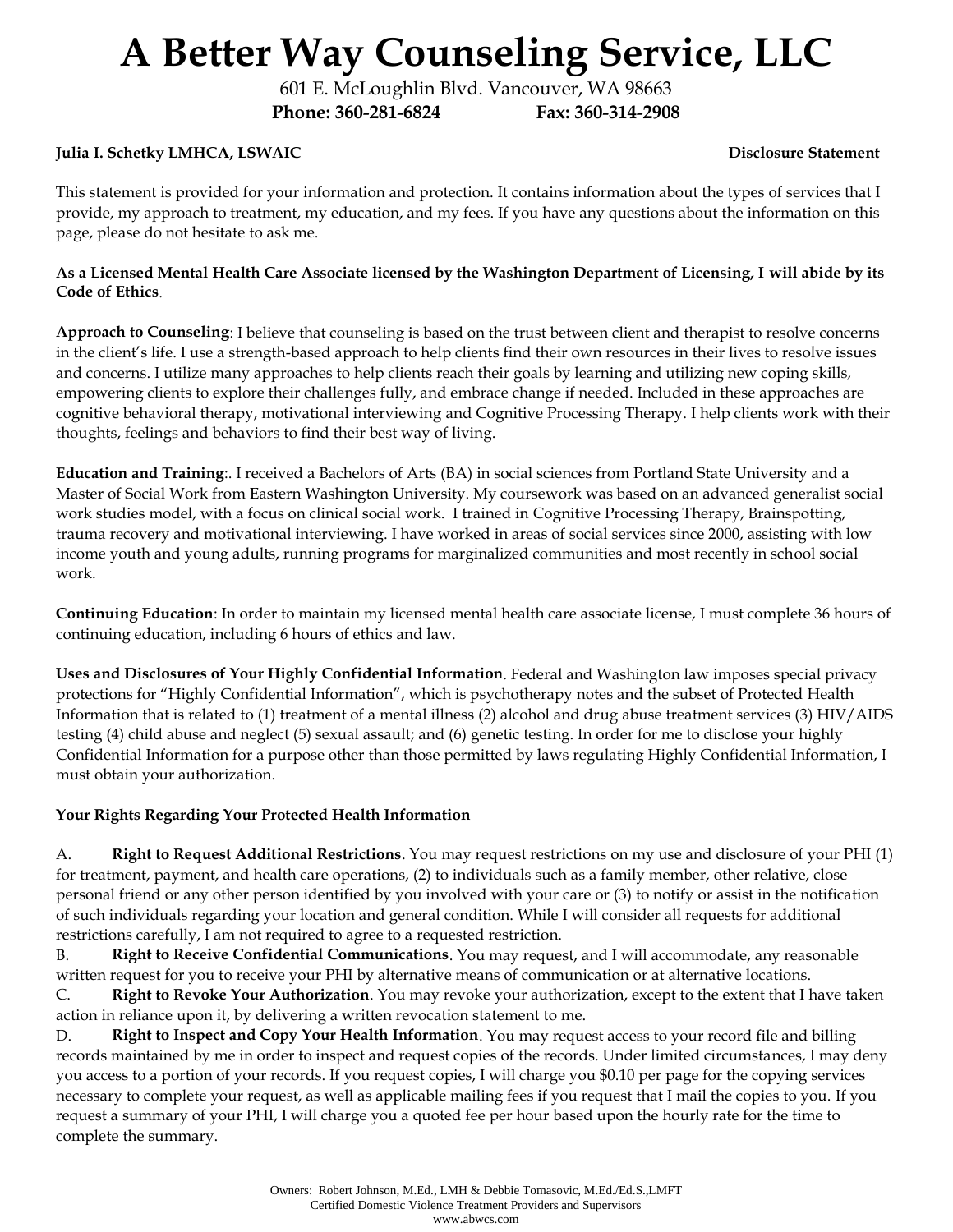601 E. McLoughlin Blvd. Vancouver, WA 98663 **Phone: 360-281-6824 Fax: 360-314-2908**

E. **Right to Amend Your Records**. You have the right to request that we amend Protected Health Information maintained in your record file or billing records. I will comply with your request unless I believe that the information that would be amended is accurate and complete or other special circumstances apply. In such cases, I will allow you to place any statements into your chart to accompany the document/statement you wish to amend.

F. **Right to Receive An Accounting of Disclosures**. Upon request, you may obtain an accounting of certain disclosures of your PHI made by me during any period of time prior to the date of your request provided such period does not exceed seven years after discharge/termination from service. I will charge you \$0.10 per page for the copying services necessary.

G. **Right to Receive Paper Copy of this Notice**. Upon request, you may obtain a paper copy of this notice.

## **Permissible Use and Disclosure Without Prior Written Consent:**

A. *Public Health Activities:* I am legally required to disclose your PHI for the following public health activities: (a) to report health information to public health authorities for the purpose of preventing or controlling disease, injury, or disability; and (b) to report child, elderly and disabled persons' abuse and neglect to the Washington Child Protective Services or other government authorities authorized by law to receive such reports.

B. *Victims of Abuse, Neglect, or Domestic Violence*: If I reasonably believe a you are a victim of abuse, neglect or domestic violence, I may disclose your PHI to the Washington Child Protective Services, the Washington Department of Human Services or other governmental authority, including a social service or protective services agency, authorized by law to receive reports of such abuse, neglect, or domestic violence.

C. *Judicial and Administrative Proceedings:* I may disclose your PHI in the course of a judicial or administrative proceeding in response to a legal order or other lawful process.

D. *Law Enforcement Officials:* I may disclose your PHI to the police or other law enforcement officials as required or permitted by law or in compliance with a court order or a grand jury or administrative subpoena.

E. *Decedents:* I may disclose your PHI to a coroner or medical examiner as authorized by law.

F. *Health or Safety:* I am legally required by law to use or disclose your PHI to prevent or lesson a serious and imminent threat to a person's or the public's health and safety. [164.512(j)].

G. *Specialized Government Functions:* I may use and disclose your PHI to units of the government with special functions, such as the U.S. military or the U.S. Department of State under certain circumstances.  $[164.512(k)]$ 

H. *Workers' Compensation:* I may disclose your PHI as authorized by and to the extent necessary to comply with state law relating to workers' compensation or other similar programs. [164.512(1)]

I. *As required by law:* I may use and disclose your PHI when required to do so by any other law not already referred to in the preceding categories.

If you are not present, or the opportunity to agree or object to a use or disclosure cannot practicably be provided because of your capacity or an emergency circumstance, I may exercise my professional judgment to determine whether a disclosure is in your best interest. If I disclose information to a family member, other relative, or a close personal friend, I will disclose only information that I believe is directly relevant to the person's involvement with your health care.

It is a professional best practice for counselors to engage in either peer-to-peer or professional oversight supervision activities throughout the course of their career. During my supervision meetings I may discuss cases and treatment for the purposes of improving care and/or professional development. If I make reference to my counseling with you, I will do so in a way that disguises your identity and limits disclosure of your PHI. If such a disguise is impossible or undesirable, I will ask you to sign a waiver. If you do not agree to sign, I will not make identifiable reference to you.

## **Financial Terms and Conditions**

**Individual Counseling Fees:** The hourly fee for counseling sessions is \$195 with a sliding scale down \$100 offered upon request. Counseling sessions are 50 minutes long. A no show or late cancellation (within less than 24 hours of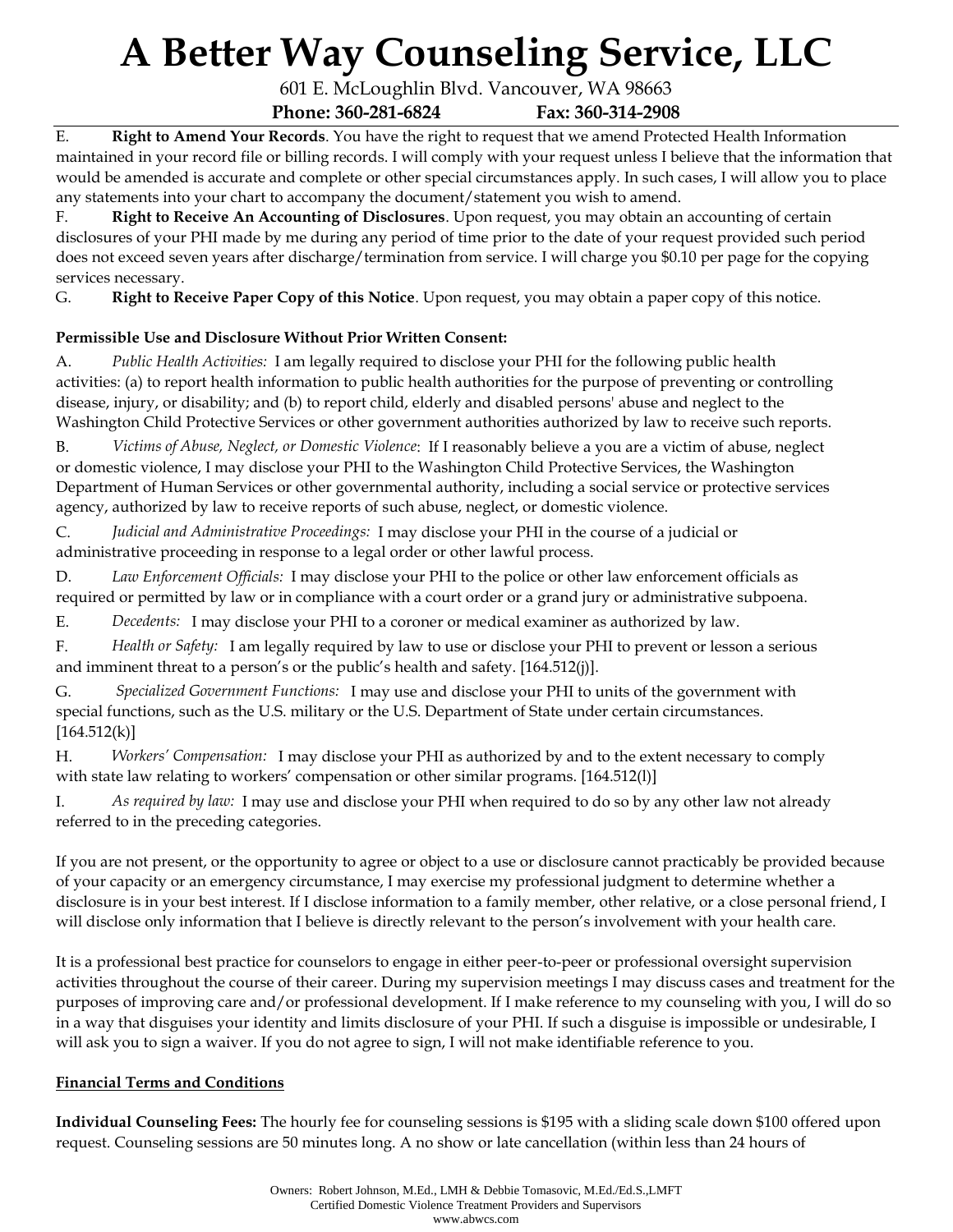601 E. McLoughlin Blvd. Vancouver, WA 98663

**Phone: 360-281-6824 Fax: 360-314-2908**

appointment) will require full fee (insurance rate plus your co-pay/coinsurance or full out of pocket fee) payment unless there is a documented medical emergency. The fee can be waived for other emergencies if the counselor deems it okay.

**Requesting Records:** If you require information from your records, it will be subject to a documentation fee. The clerical fee is \$15. The first 30 pages will be \$0.65 per page; anything above 30 pages will be \$0.50 per page. However, where editing of records by a health care provider is required by statute and is done by the provider personally, the fee may be the usual and customary charge for a basic office visit.

**Letter or Report Writing to Third Party/Organization**: In the event that you are in need of letters or any other form of communication in writing to institutions, companies, work, school, court, military and/or other third parties for the purpose of verifying your participation in counseling, as well as other actions needed to be taken on your behalf will be billed separately at quarter-hour increments of the individual therapy rate. An attendance verification for schools is available upon request at no charge.

**Court Fees:** If I am legally obligated to testify in court, the subpoenaing party will be responsible for paying my court fees. Those fees are set at the rate of \$200 per hour. This fee will be charged for preparation time (including report or letter writing, filing documents at the court, or returning required calls that pertain to the case), driving time, waiting time, as well as testifying and any attorney fees or costs I incur as a result of the legal action. Please note that additional fees could apply in the event I have to interrupt vacation or personal time in order to appear in court for litigation.

**Default:** Default of the Financial Terms and Conditions of this Agreement occurs when payment is not received within thirty days of when service(s) is provided or when a fee is incurred.

**Event of Default:** In the event of default, we shall have the right to the following remedies, which are intended to be cumulative and in addition to any other remedies provided under applicable law or under this Contract:

1. If we incur attorney fees because of a default by Client, Client shall pay all such fees whether or not litigation is filed and all costs related to legal action including without limitation filing fees, court fees, and other service fees.

2. Venue for any such action by us shall be in Clark County, Washington.

3. If we employ a collection agency to recover delinquent charges, Client agrees to pay all collection agency and other fees, if any, charged to us in addition to other sums payable under this Contract.

4. If the collection agency incurs attorney fees because of default by Client, Client shall pay all such fees whether or not litigation is filed and all costs related to legal action including without limitation filing fees, court fees, and service fees.

5. Venue for any such action by the collection agency shall be in Clark County, Washington.

### **Collection Costs: In the Event of Default of the Financial Terms and Conditions of this Contract, the undersigned agrees to pay a 35% collection fee and all reasonable attorney fees:**

## **Terms of Consent**

**Referrals**: I recognize that not all conditions presented by clients are appropriate for treatment by this counselor. For this reason, you and/or I may believe that a referral is needed. In that case, I will provide some alternatives including programs and/or people who may be available to assist you. A verbal exploration of alternatives to counseling will also be made available upon request. You will be responsible for contacting and evaluating those referrals and/or alternatives. If for some reason I am not able to continue as your counselor at any time I will try to provide referral options and let you know how to obtain your records.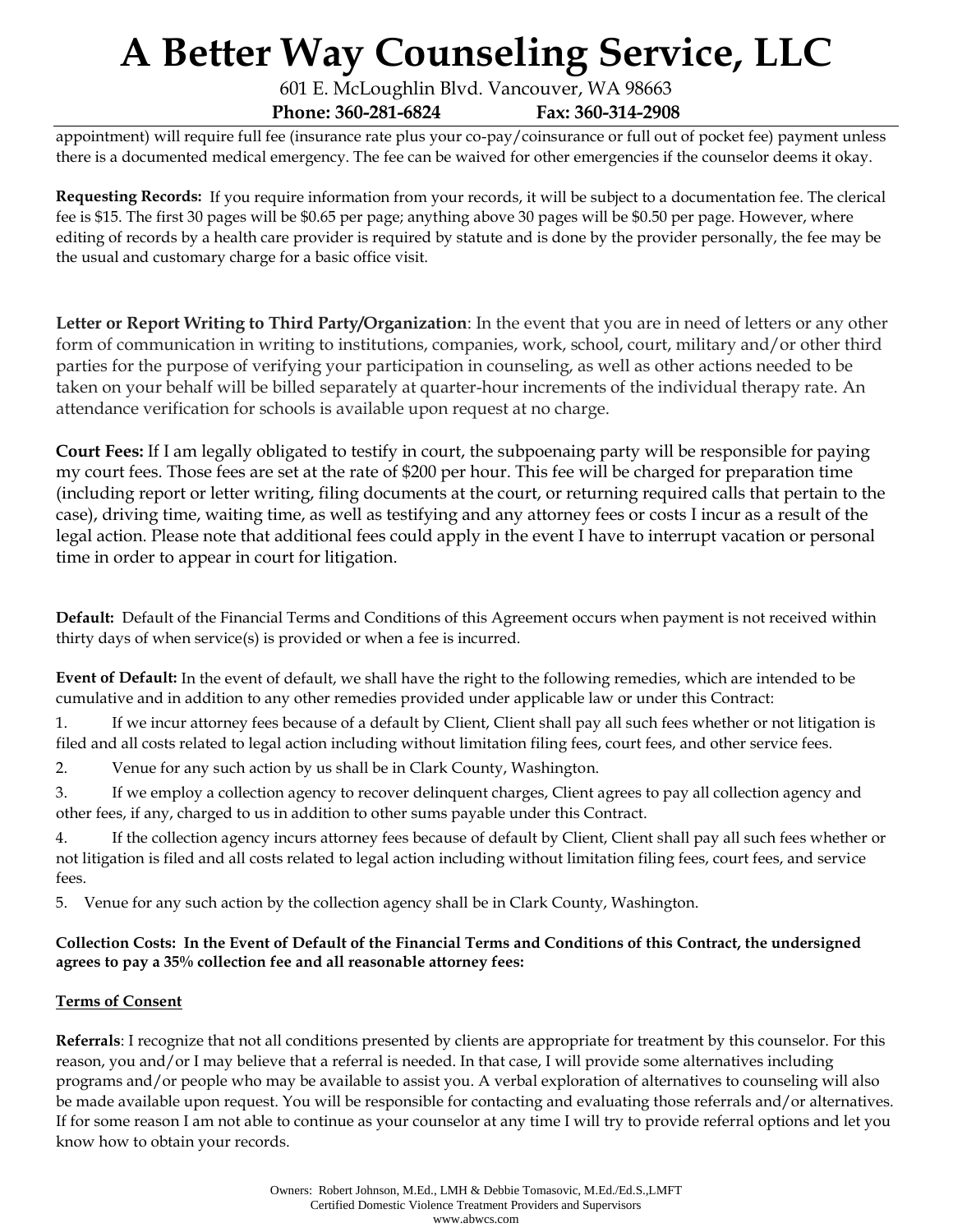601 E. McLoughlin Blvd. Vancouver, WA 98663 **Phone: 360-281-6824 Fax: 360-314-2908**

**Consent to Treatment**: By your signature below, you are indicating 1) that you voluntarily agree to receive mental health assessment and mental health care, treatment, or services, and that you authorize me to provide such assessment and care, treatment, or services as I consider necessary and advisable; 2) that you understand and agree that you will participate in the planning of your care, treatment, or services, and that you may at any time stop treatment or services that you receive through me; 3) that you have read and understood this statement and have had ample opportunity to ask questions about, and seek clarification of, anything unclear to you; and 4) that I provided you with a copy of this statement. By my signature, I verify the accuracy of this document and acknowledge my commitment to conform to its specifications.

#### **This Agreement is governed by the laws of the State of Washington.**

**Washington State Law requires that the following statements be placed in every disclosure statement:** 

"*Counselors practicing counseling for a fee must be registered or certified with the Department of Health for the protection of the public health and safety. Registration of an individual with the Department does not include recognition of any practice standards, nor necessarily implies the effectiveness of any treatment."* 

"*The purpose of the Counselor Credentialing Act (Chapter 18.19 RCW) is (A) To provide protection for public health and safety; and (B) To empower the citizens of the State of Washington by providing a complaint process against those counselors who would commit acts of unprofessional conduct."* 

**Severability Clause:** The provisions of this Agreement are separate and divisible, and if any provision hereof should be declared to be void and/or unenforceable, the remaining provisions shall be construed and shall be valid as if the void and/or unenforceable provision was not included in this Agreement.

**Acknowledgment:** I have read and understand the information presented in this disclosure statement, and have been offered a copy of the statement. If the client is a minor, the legal guardian (managing conservator) must sign the statement below.

I require documentation of conservatorship/guardianship. If your conservatorship/guardianship is established by a divorce decree or custody document, you are require to furnish me with a photocopy of the cause page (first page calling out the case), the page specifying conservator(s), and the signature page from the decree or document before clinical services can begin.

#### **Email and Text (SMS) Messaging Informed Consent**

If you would like to be communicated with by email or text message, I need to make sure you are aware of the confidentiality and other issues that arise when we communicate this way and to document that you are aware of these terms and agree to them.

I understand that all email messages are sent over the Internet and are not encrypted, are not secure, and may be read by others. I understand that my email communications with my therapist will NOT be encrypted and, therefore, my therapist can NOT guarantee the confidentiality and security of any information we send via e-mail. I understand that SMS messages are even less secure than email, and the same conditions apply. I understand that for this reason my therapist has advised me not to send sensitive information via email or SMS message. This includes information about current or past symptoms, conditions, or treatment, as well as identifying information such as social security numbers or insurance identification information.

By signing below I hereby give permission for my therapist to reply to my messages via email, including any information that my therapist deems appropriate, that would otherwise be considered confidential. I agree that my therapist shall not be liable for any breach of confidentiality that may result from this use of email via the Internet.